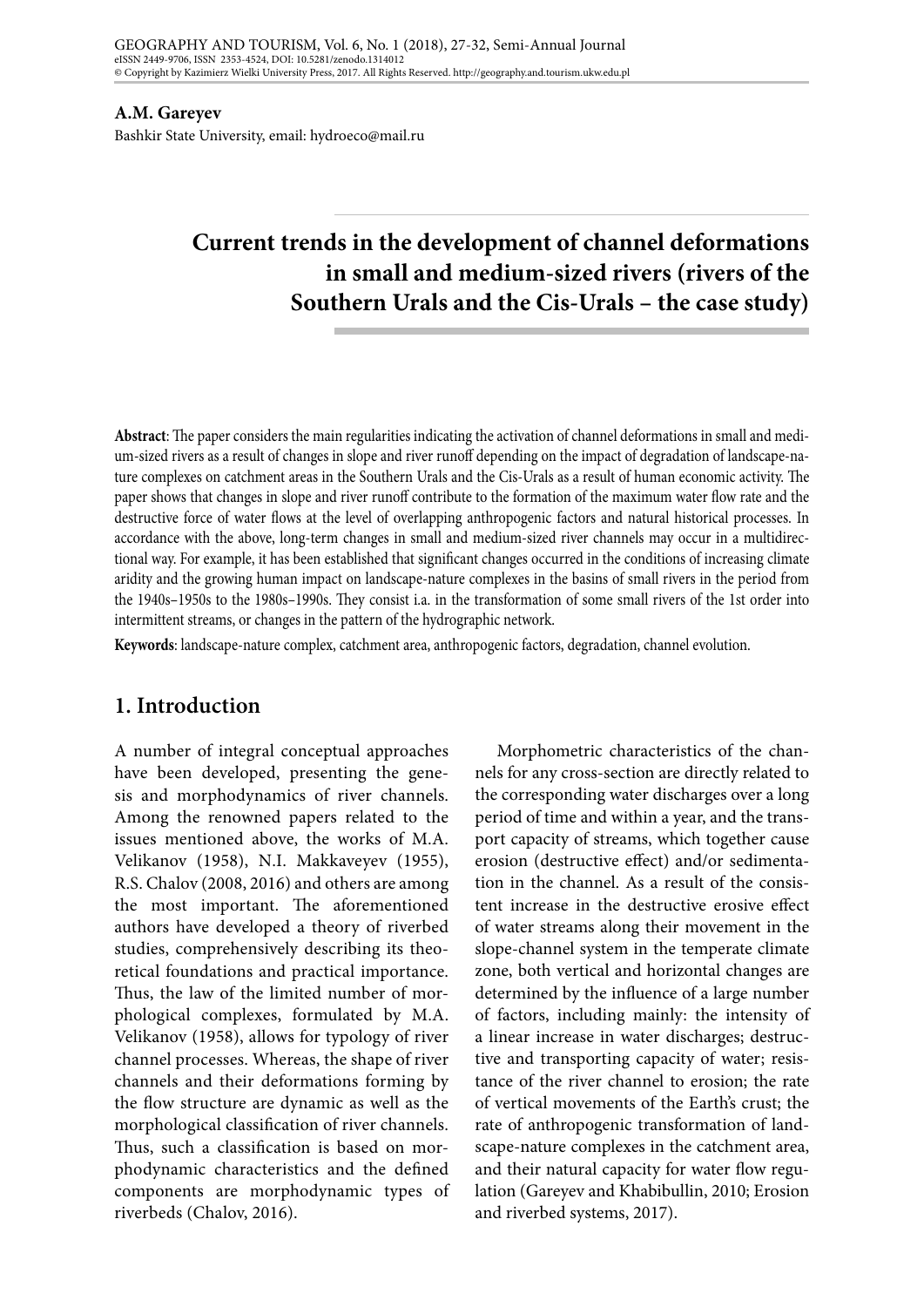#### **2. Methods and study area**

In the presented study, the geosystem approach and the basin principle have been used as a methodological basis, which fully and comprehensively allow conducting research based on the identification of cause-and-effect relations in the formation of regularities in river basins of various size categories under the influence of a large set of natural and anthropogenic factors.

As shown by the results of studies carried out at the Department of Hydrometeorology and Geoecology of BashSU, directed by Professor A.M. Gareyev for a long time, the most important factors in the activation of erosion and channel processes in the mountain forest zone of the Southern Urals and forest-steppe of the Cis-Urals, in the conditions of a multiple increase in the impact of anthropogenic factors on landscape-nature catchment complexes, are those resulting both from the changes in the slope and river runoff and long-term changes in factors affecting the hydrological processes. These factors affect the catchment's water balance and affect the occurrence of cyclical fluctuations in the

#### **3. Results**

In order to justify the methodological assumptions concerning the calculation of the increase in the maximum water discharge, which has a destructive effect on soils and bedrocks, the runoff coefficients and specific runoff were estimated. It has been established that the most convenient and reasonably applicable indices are the specific runoff that are indicative of not only the water absorption conditions in the catchment area, but also the influence of the entire set of runoff factors. This predetermines the convenience of hydrological calculations and evaluations. Thus, the indicators of specific runoff are based on actual measurements of discharges using current flow meters, so there is no need to carry out a snow survey in the catchment area. Moreover, these indicators do not depend on the catchment area and are easy to use in the calculations of discharges in intermittent streams and rivers of various size categories (Gareyev, 2017).

Within the mountain forest zone of the Southern Urals (in the Republic of Bashkortostan), the features of the formation and transformation of the slope runoff as well as the runoff of the first-, the second- and the third-order rivers (according to the hierarchical classification) were studied at test sites with different slopes, at intermittent streams, the Septinsky stream (the first-order tributary of the Belaya river), the Belaya river up to the Avnyar river mouth and the Avnyar river (at the mouth). The collected data showed that the highest values of the specific runoff (compared to intermittent streams and test sites on the slopes) are recorded along the first-order rivers, which is determined by the stable drainage of the catchment area and the surface and groundwater flow in conditions when watercourses are deeply cut into the ground. During all years of observations on slopes with different exposures, slope runoff and intermittent streams were not observed in areas covered with forest.

Based on the data obtained during our observations, it has been established that values of the maximum specific runoff  $(q_1)$  for intermittent streams ranged from 277.2 to 445.8 l·s-1·km-2. In the case of the first-order river (the Septinskiy brook), the values  $(q_2)$  reached 609.8-634.1  $l·s<sup>-1</sup>·km<sup>-2</sup>$ , and this leads to the following relation:

$$
K = \frac{q_2}{q_1} = 1.4 - 2.2
$$

which in the first approximation can be treated as a transition coefficient when calculating the maximum water discharges of unmonitored first-order rivers and when assessing the degree of their destructive erosive capacity in the basins with degraded landscape-nature complexes.

Depending on the features of the formation, spatial and temporal variability of the runoff, four groups can be identified based on the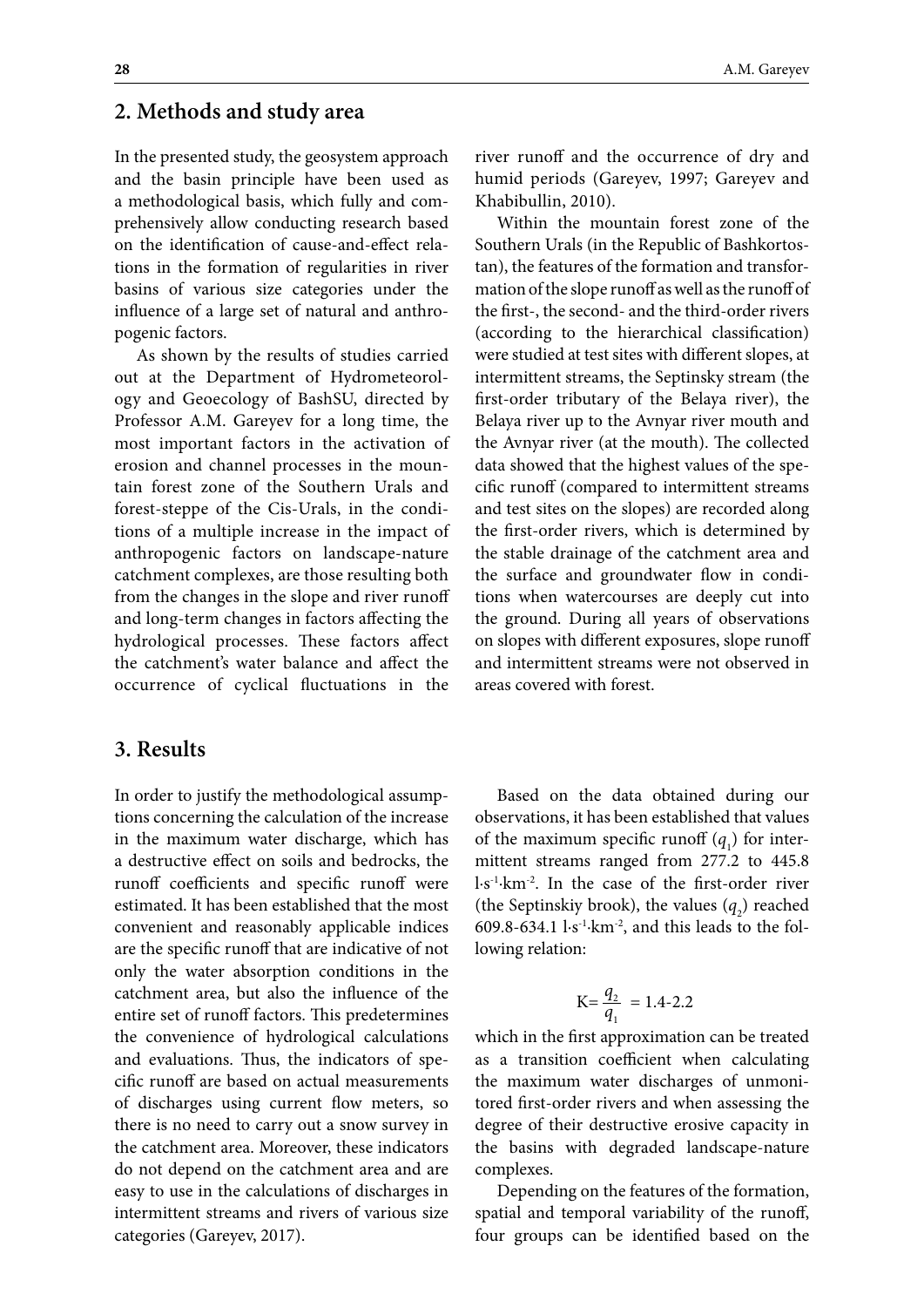impact of the set of factors: 1) slope runoff, 2) runoff of small first-order rivers, 3) runoff of the nth-order rivers (small and medium-sized rivers), 4) runoff of large rivers.

The results obtained in the mountain forest zone of the Southern Urals were completed with results of more detailed research carried out on the basins of small and medium-sized rivers in the Southern Cis-Urals in 1999-2008, taking into account the availability of genetic links both between the main runoff factors and the combined effect of factors and water discharges on the cross sections under study during a long period of time.

The dynamics of changes in the main (natural) runoff factors over time were studied by meteorological observation stations and sites located in particular river basins, selected so as to minimize the impact of artificial water reservoirs on the obtained results.

Based on the analysis of the results of calculations and estimates, including the analysis of charts, it has been established that the trends in river runoff changes typical of the rivers of mountainous Bashkortostan are specific to the Cis-Urals. At the same time, the relative increase in the maximum runoff for 1970- 2000 varies in significant proportions (5-16%), which, in addition to spatial differentiation of anthropogenic loads, ploughing in catchment areas, etc., depends on karst factors occurring in individual drainage basins.

Thus, based on the generalisation of extensive materials obtained during the long-term research on the river basins of Bashkortostan and the Cis-Urals, it can be concluded that the degradation of landscape-nature complexes in river catchment areas is accompanied by a significant increase in the slope runoff and the maximum water discharges in small

rivers. This subsequently leads to changes in environmental and economic characteristics of the territories, which should be taken into account not only in the adjustments to the river runoff indicators, but also in the management of hydroeconomic and water protection activities in river basins of different size categories. With significant decreases in minimum water discharges during the summer-autumn and winter period of low water levels, this characterises significant changes in the annual distribution of river runoff, which is of considerable importance in activating the channel deformation of small and medium-sized rivers.

The Ki coefficient, calculated in order to determine the maximum water discharges (including those capable of triggering the activation of riverbed evolution and catastrophic floods), taking into account anthropogenic loads within the mountain forest zone of the Southern Urals, are shown in Table 1.

In this case, the anthropogenic component of the maximum water discharges of spring floodwater, involved in the destruction of river banks and the development of floods on the Belaya (in the upper river reaches) is up to 9.0- 11.0%, which can be considered as a correction (multiplying) coefficient in hydroeconomic calculations.

As it was shown before, the flood that occurred in Bashkortostan in 1990 (within 2.6- 2.9% flood risk) was devastating. It was determined that about 11% of the flood runoff was caused by anthropogenic transformation of the catchment (Gareyev and Khabibullin, 2010).

As for the forest-steppe Cis-Urals, it has been established that in the conditions of a large-scale and long-term negative impact of human economic activity, there was a multi-

**Table 1.** Values of the transition coefficient (Ki), taking into account the maximum discharges of small rivers of Bashkortostan and the degree of anthropogenic transformations of landscape-nature complexes in the studied catchments (Gareyev, 1997)

| Groups of areas | Area number – the degree of anthropogenic load |      |
|-----------------|------------------------------------------------|------|
|                 | $1, 5, 9$ – reference                          | 1,00 |
| $_{\rm II}$     | 3, 4, 8 - insignificant excess                 | 1.25 |
| Ш               | $2$ – average excess                           | 1.50 |
| IV              | 7 - significant excess                         | 2.00 |
| V               | 6 - high exceedance                            | 2.50 |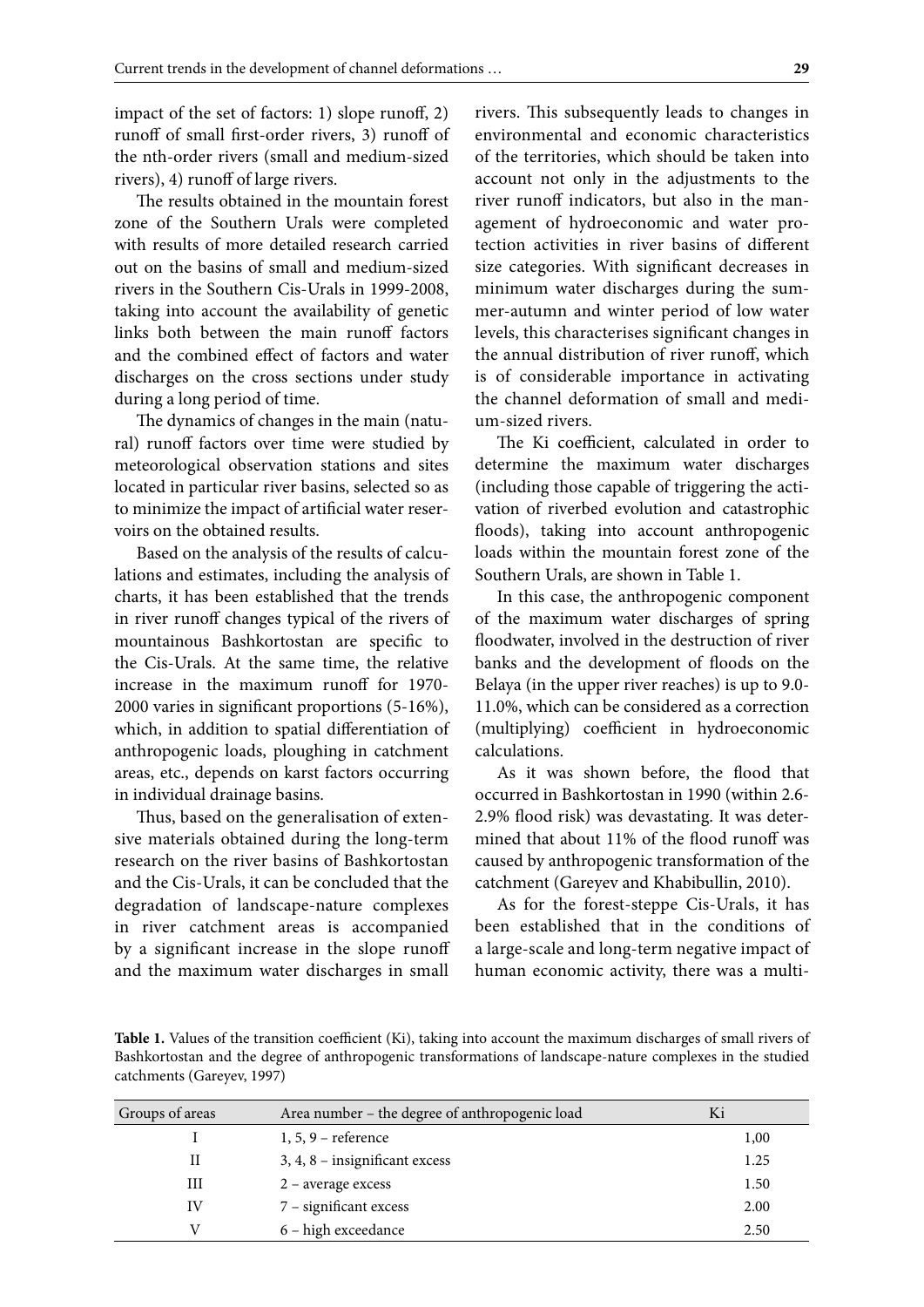| No. | River - cross section                | К    | <b>Note</b>      |
|-----|--------------------------------------|------|------------------|
|     | Chermasan - village of Novoyumranovo | 1.12 |                  |
| 2   | B. Ik - Taishevo village             | 1.08 |                  |
| 3   | Bui - village of Tatarskaya Urada    | 1.27 | to be determined |
| 4   | Bir - village of Malosukhoyazovo     | 1.14 |                  |
| 5   | Urshak - Lyakhovo village            | 1.17 |                  |
| 6   | Lemeza - village of Low Lemeza       | 1.14 |                  |
| 7   | Miyaki - Miyaki-Tamak village        | 1.14 |                  |

**Table 2.** Values of the coefficient (K) for the calculation of the maximum discharges of meltwater in the basins of the Bashkir Cis-Urals rivers (Gareyev, 2010)

ple reduction in the area of forests and other natural lands. This also led to the transformation of the slope runoff and the corresponding increase in the maximum water discharges during the spring flood, as well as the redistribution of small rivers' runoff during the year, contributing to the change and characteristics of the channel-forming water discharge.

As shown in Table 2, for most of the rivers of the Cis-Urals, the multiplying coefficient of the maximum water discharges (K) ranges from 1.12 to 1.17. The deviation is observed in the basins of the rivers Large Ik (Taishevo village) and Bui (Tatarskaya Urada village). In the first case, this is due to the good preservation of forest complexes in the drainage basin, whereas in the second case – should be determined during further calculations and assessments.

The series of observations was used during the calculations, including indicators from the beginning of the observations until 2000, which not only determine their completeness, but also provide a sufficiently high reliability of calculations due to the full representation of high and low water-level phases. This becomes quite obvious during the comparative analysis of cartographic materials shown in Figures 1 and 2, based on two stages of observations: 1) prior to large-scale development of landscape-nature complexes in the catchment area, i.e. 1950 – 55; 2) in 1990-2000 – in the period of the greatest impact of anthropogenic factors on landscape-nature complexes and in the period of the impact exerted on channel processes by excessive inflows of sand and gravel deposits from the White and the Ufa rivers, which act as local erosion bases for many small watercourse.

As mentioned before, the activation of the channel deformation processes involves,

in addition to anthropogenic deformations, natural and historical processes caused by cyclical long-term and multi-century humidity (rainfall) fluctuations and, consequently, the discharges of rivers of different size categories.

As a result of anthropogenic factors overlapping with natural factors, specific conditions are created that determine the temporal variability in accumulation processes and river erosion, which cause not only the horizontal and vertical variations in river channels, but also significant transformations of the drainage system. As shown in Figures 1 and 2, in the period from the 1950s to the beginning of the  $21<sup>st</sup>$  century, individual first- and second-order rivers were transformed into intermittent watercourses, and some of them ceased to exist. The channel processes were activated in the lower reaches of the left-bank tributaries of the Belaya river: the Urshak, the Dyoma, the Chermasan and the Karmasan. This activation is manifested as an increase in the intensity of vertical erosion and horizontal movements of river channels, which poses a threat to residential areas and commercial facilities due to erosion of river banks and landslides.

It should be noted that many small and medium-sized rivers, flowing within the mountain forest zone of the Southern Urals, have not change significantly for the indicated periods of time due to their high natural capacity to regulate water in 75-95% of the forested catchment areas.

This is evidenced by the research of E.V. Vodogretskiy (1990), which emphasizes the importance of forests and forest zones in the reduction of slope runoff, and thus preventing erosion.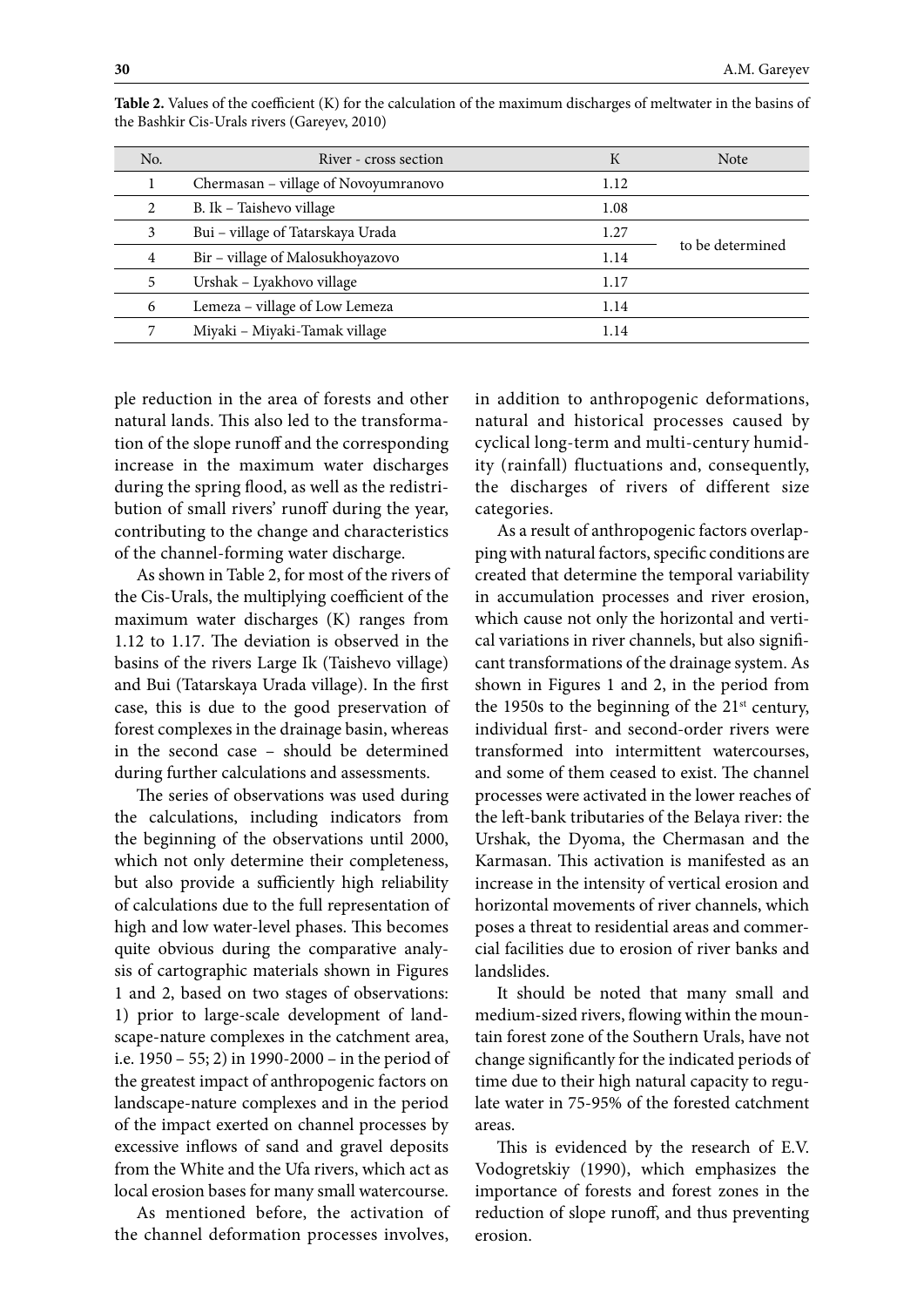



**Figure 1.** Hydrological network within the middle reaches of the Dema river in 1840–1842. 1 – marshes; 2 – ravines; 3 – rivers and lakes; 4 – intermittent watercourses.

**Figure 2.** Hydrological network within the middle reaches of the Dema river in 1984–1997. 1 – marshes; 2 – rivers and lakes; 3 – intermittent watercourses.

## **4. Conclusions**

The following conclusions can be drawn based on the materials collected during long-term observations, experiments and tests carried out in the basins of small and medium-sized rivers in the South Urals and the Cis-Urals, as well as the analysis of cartographic materials for different periods:

- 1. Modern trends in the activation of channel processes are related to the influence of a large set of natural and anthropogenic factors associated with river basins of different size categories. They are quite clearly evident in small and very small rivers, which directly receive the slope runoff, and which are to some extent transformed as a result of human impact.
- 2. The natural cyclical nature of the processes is manifested in significant variability in river discharges both during a year and in the long term, and the associated variability in processes of erosion and sediment accumulation. Therefore, both the drainage system (river system) and morphometric characteristics of river channels are not constant (stable) and depend on periodi-

cal rainfall changes and natural conditions determining the natural water-regulating capacity of catchment areas during certain historical periods.

- 3. The intensity of channel evolution activation in small rivers depends on the scale of transformation and the degree of degradation of landscape-nature complexes in the catchment, and consequently the transformation of slope and river runoff, which is reflected in an increase in the maximum river discharge (meltwater and stormwater), and a noticeable reduction in the minimum runoff. This should be taken into account when carrying out design and survey work and construction operations on water bodies.
- 4. The siltation index of small river channels (especially in the middle and lower reaches) is not an indicator of their "aging", but it is a result of the impact exerted by a complex of anthropogenic and natural factors together with the unquestionable influence of climate factors over a given period of time.